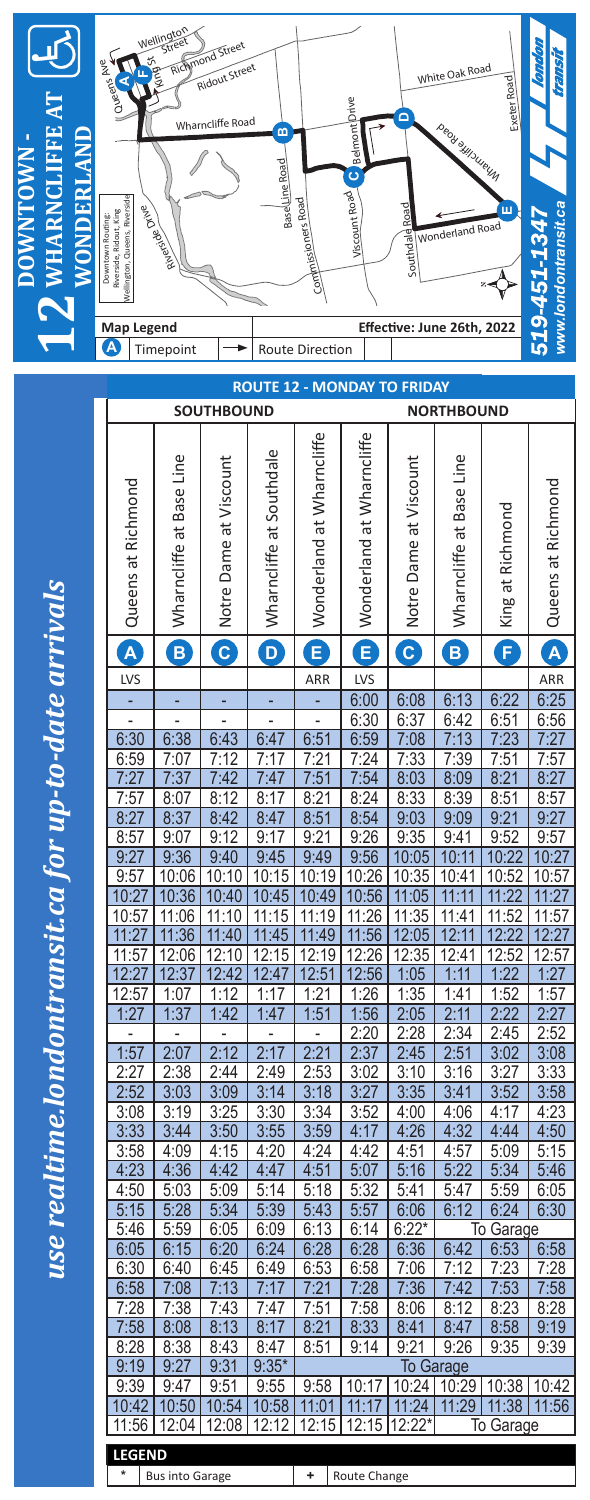| <b>ROUTE 12 - SATURDAY</b>                       |                                                                  |                        |                          |                           |                           |                        |                     |                        |                                 |
|--------------------------------------------------|------------------------------------------------------------------|------------------------|--------------------------|---------------------------|---------------------------|------------------------|---------------------|------------------------|---------------------------------|
| <b>SOUTHBOUND</b><br><b>NORTHBOUND</b>           |                                                                  |                        |                          |                           |                           |                        |                     |                        |                                 |
|                                                  |                                                                  |                        |                          | Wonderland at Wharncliffe | Wonderland at Wharncliffe |                        |                     |                        |                                 |
|                                                  | Line                                                             | Notre Dame at Viscount | Wharncliffe at Southdale |                           |                           | Notre Dame at Viscount | Line                |                        |                                 |
|                                                  | <b>Base</b>                                                      |                        |                          |                           |                           |                        |                     |                        |                                 |
|                                                  |                                                                  |                        |                          |                           |                           |                        |                     |                        |                                 |
|                                                  | ಹ                                                                |                        |                          |                           |                           |                        |                     |                        |                                 |
|                                                  |                                                                  |                        |                          |                           |                           |                        |                     |                        |                                 |
|                                                  |                                                                  |                        |                          |                           |                           |                        |                     |                        |                                 |
| Queens at Richmond                               | Wharncliffe                                                      |                        |                          |                           |                           |                        | Wharncliffe at Base | King at Richmond       | Queens at Richmond              |
| A                                                | $\mathbf{B}$                                                     | $\mathbf{C}$           | D                        | E                         | E                         | $\mathbf C$            | B                   | F                      | A                               |
| <b>LVS</b>                                       |                                                                  |                        |                          | ARR                       | LVS                       |                        |                     |                        | ARR                             |
|                                                  | ۳                                                                |                        | ۳                        |                           | 6:02                      | 6:10                   | 6:15                | 6:23                   | 6:28                            |
|                                                  |                                                                  |                        |                          |                           | 6:30                      | 6:38                   | 6:43                | 6:51                   | 6:56                            |
| 6:30                                             | 6:38                                                             | 6:42                   | 6:46                     | 6:50                      | 7:02                      | 7:10                   | 7:15                | 7:23                   | 7:28                            |
| 7:00                                             | 7:08                                                             | 7:12                   | 7:16                     | 7:20                      | 7:30                      | 7:38                   | 7:44                | 7:54                   | 7:59                            |
| 7:30                                             | 7:38                                                             | 7:42                   | 7:46                     | 7:50                      | 8:00                      | 8:08                   | 8:14                | 8:24                   | 8:29                            |
| 8:00                                             | 8:08                                                             | 8:12                   | 8:16                     | 8:20                      | 8:30                      | 8:38                   | 8:44                | 8:54                   | 8:59                            |
| 8:30                                             | 8:38                                                             | 8:42                   | 8:46                     | 8:50                      | 8:54                      | 9:03                   | 9:09                | 9:20                   | 9:25                            |
| 9:00                                             | 9:08                                                             | 9:12                   | 9:16                     | 9:20                      | 9:24                      | 9:33                   | 9:39                | 9:50                   | 9:55                            |
| 9:25                                             | 9:33                                                             | 9:37                   | 9:41                     | 9:45                      | 9:49                      | 9:58                   | 10:04               | 10:15                  | 10:20                           |
| 9:55<br>10:20                                    | 10:03<br>10:29                                                   | 10:07<br>10:33         | 10:11<br>10:38           | 10:15<br>10:42            | 10:19<br>10:49            | 10:28<br>10:58         | 10:34<br>11:04      | 10:45<br>:15<br>11     | 10:50<br>$\overline{.20}$<br>11 |
| 10:50                                            | 10:59                                                            | 11:03                  | 11:08                    | 11:12                     | 11:1<br>7                 | 11:26                  | 11:32               | 11:43                  | <u>11:48</u>                    |
| 11:20                                            | :29<br>11                                                        | 11:33                  | 11:38                    | 11:42                     | 11:47                     | 11:57                  | 12:04               | $\overline{15}$<br>12: | 12:20                           |
| 11:50                                            | 11:59                                                            | 12:03                  | 12:08                    | $\overline{12}$<br>12:    | 12:<br>7                  | 12:27                  | 12:33               | 12:44                  | 12:49                           |
| 12:20                                            | 12:29                                                            | 12:34                  | 12:39                    | 12:43                     | 12:53                     | 1:03                   | 1:10                | 1:21                   | 1:26                            |
| 12:55                                            | 1:04                                                             | 1:09                   | 1:14                     | 1:18                      | 1:23                      | 1:33                   | 1:39                | 1:50                   | 1:55                            |
| 1:30                                             | 1:39                                                             | 1:44                   | 1:49                     | 1:53                      | 2:03                      | 2:13                   | 2:19                | 2:30                   | 2:35                            |
| 2:00                                             | 2:09                                                             | 2:14                   | 2:18                     | 2:21                      | 2:30                      | 2:40                   | 2:46                | 2:57                   | $\frac{3:02}{3:45}$             |
| 2:40                                             | 2:49                                                             | 2:54                   | 2:58                     | 3:01                      | 3:13                      | 3:23                   | 3:29                | 3:40                   |                                 |
| 3:10                                             | 3:19                                                             | 3:24                   | 3:28                     | 3:31                      | 3:43                      | 3:53                   | 3:59                | 4:10                   | 4:15                            |
| 3:50                                             | 3:59                                                             | 4:04                   | 4:08                     | 4:11                      | 4:23                      | 4:33                   | 4:39                | 4:50                   | 4:55                            |
| 4:20<br>5:00                                     | 4:29<br>5:09                                                     | 4:34<br>5:14           | 4:38<br>5:18             | 4:41<br>5:21              | 4:53<br>5:35              | 5:01<br>5:43           | 5:07<br>5:49        | 5:16<br>5:58           | 5:20<br>6:02                    |
| 5:30                                             | 5:39                                                             | 5:44                   | 5:48                     | 5:51                      | 6:00                      | 6:08                   | 6:14                | 6:23                   | 6:27                            |
| 6:05                                             | 6:13                                                             | 6:17                   | 6:21                     | 6:25                      | 6:30                      | 6:38                   | 6:44                | 6:53                   | 6:57                            |
| 6:30                                             | 6:38                                                             | 6:42                   | 6:46                     | 6:50                      | 6:53                      | 7:01                   | 7:07                | 7:16                   | 7:20                            |
| 7:00                                             | 7:08                                                             | 7:12                   | 7:16                     | 7:20                      | 7:20                      | 7:28                   | 7:34                | 7:43                   | 7:47                            |
| 7:20                                             | 7:28                                                             | 7:32                   | 7:36                     | 7:40                      | 7:43                      | 7:51                   | 7:57                | 8:06                   | 8:10                            |
| 7:55                                             | 8:03                                                             | 8:07                   | 8:11                     | 8:15                      | 8:15                      | 8:23                   | 8:29                | 8:38                   | 8:42                            |
| 8:10                                             | 8:18                                                             | 8:22                   | 8:26                     | 8:30                      | 8:35                      | 8:43                   | 8:49                | 8:58                   | 9:02                            |
| 9:00                                             | 9:08                                                             | 9:12                   | 9:16                     | 9:19                      | 9:35                      | 9:41                   | 9:46                | 9:55                   | 10:00                           |
| 9:20                                             | 9:28                                                             | 9:32                   | 9:36                     | 9:39                      | 9:55                      | 10:01                  | 10:06               | 10:15                  | 10:20                           |
| 10:00                                            | 10:08                                                            | 10:12                  | 10:16                    | 10:19                     | 10:28                     | 10:34                  | 10:39               | 10:48                  | 11:00                           |
| 10:30                                            | 10:38                                                            | 10:42                  | 10:46                    | 10:49                     | 10:55                     | 11:01                  | 11:06               | 11:15                  | 11:27                           |
| 11:00<br>11:30                                   | 11:08<br>11:38                                                   | 11:12<br>11:42         | 11:16<br>11:46           | 11:19<br>$11:49*$         | 11:28                     | 11:34                  | 11:39<br>To Garage  | 11:48                  | 12:00                           |
| 12:00                                            | 12:08                                                            | 12:12                  | 12:16                    | 12:19                     |                           | 12:19 12:25*           |                     | <b>To Garage</b>       |                                 |
|                                                  |                                                                  |                        |                          |                           |                           |                        |                     |                        |                                 |
| <b>LEGEND</b>                                    |                                                                  |                        |                          |                           |                           |                        |                     |                        |                                 |
| *<br>٠<br><b>Bus into Garage</b><br>Route Change |                                                                  |                        |                          |                           |                           |                        |                     |                        |                                 |
| 0:00                                             | Bus goes into service at Commissioners and Wharncliffe 3 minutes |                        |                          |                           |                           |                        |                     |                        |                                 |
|                                                  | earlier                                                          |                        |                          |                           |                           |                        |                     |                        |                                 |

use realtime.londontransit.ca for up-to-date arrivals *use realtime.londontransit.ca for up-to-date arrivals*